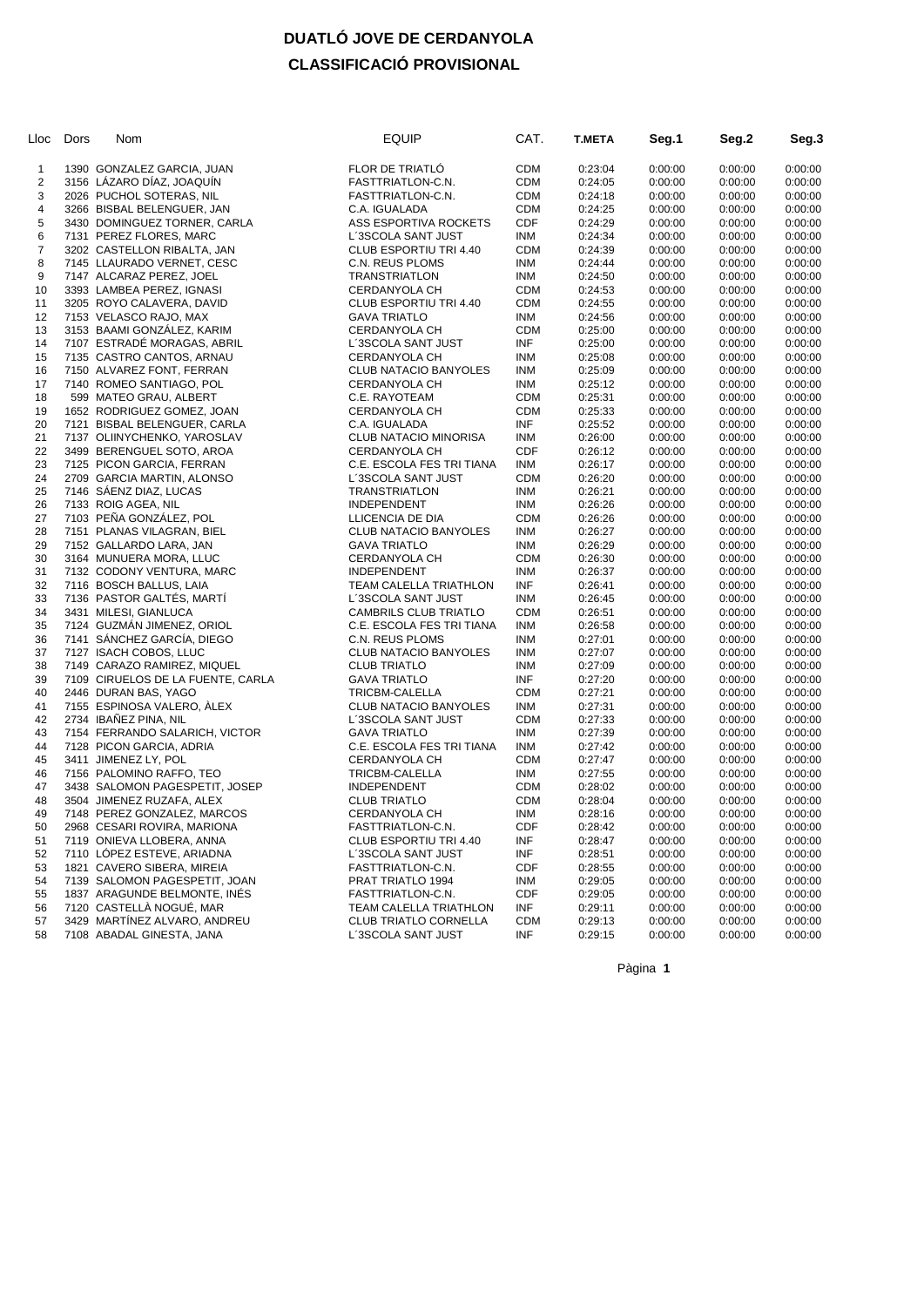| Lloc | Dors | <b>Nom</b>                            | <b>EQUIP</b>                  | CAT.       | <b>T.META</b> | Seg.1   | Seg.2   | Seg.3   |
|------|------|---------------------------------------|-------------------------------|------------|---------------|---------|---------|---------|
| 59   |      | 7158 ALONSO OLIVEROS, SIMON           | <b>INDEPENDENT</b>            | <b>INM</b> | 0:29:18       | 0:00:00 | 0:00:00 | 0:00:00 |
| 60   |      | 7134 MOLINA GARCIA, IAN               | C.E. RAYOTEAM                 | <b>INM</b> | 0:29:19       | 0:00:00 | 0:00:00 | 0:00:00 |
| 61   |      | 7106 BALLESTEROS CASTRO, SOFIA YAN    | <b>CERDANYOLA CH</b>          | <b>INF</b> | 0:29:23       | 0:00:00 | 0:00:00 | 0:00:00 |
| 62   |      | 7138 PEREZ LLORENS, ADRIA             | <b>TEAM CALELLA TRIATHLON</b> | <b>INM</b> | 0:29:47       | 0:00:00 | 0:00:00 | 0:00:00 |
| 63   |      | 7130 GOMEZ PEREZ, ROGER               | CERDANYOLA CH                 | <b>INM</b> | 0:29:50       | 0:00:00 | 0:00:00 | 0:00:00 |
| 64   |      | 3427 PEREA FLORES, IGOR               | <b>TRANSTRIATLON</b>          | <b>CDM</b> | 0:29:53       | 0:00:00 | 0:00:00 | 0:00:00 |
| 65   |      | 2729 MUSTÉ DUEÑAS, ITZEL              | L'3SCOLA SANT JUST            | <b>CDF</b> | 0:30:35       | 0:00:00 | 0:00:00 | 0:00:00 |
| 66   |      | 7112 LOPEZ JIMENEZ, SHANIA            | <b>CERDANYOLA CH</b>          | <b>INF</b> | 0:30:40       | 0:00:00 | 0:00:00 | 0:00:00 |
| 67   |      | 7105 LAMBEA PEREZ, DORA MINHUI        | <b>CERDANYOLA CH</b>          | <b>INF</b> | 0:30:58       | 0:00:00 | 0:00:00 | 0:00:00 |
| 68   |      | 7142 NICOLAS BRUNO, MIQUEL            | <b>CLUB TRIATLO</b>           | <b>INM</b> | 0:31:10       | 0:00:00 | 0:00:00 | 0:00:00 |
| 69   |      | 7117 MARTIN GUILLAMON, LAURA          | <b>CERDANYOLA CH</b>          | <b>INF</b> | 0:31:22       | 0:00:00 | 0:00:00 | 0:00:00 |
| 70   |      | 7123 SANGÉS PRADAS, MARC              | C.E. RAYOTEAM                 | <b>INM</b> | 0:31:24       | 0:00:00 | 0:00:00 | 0:00:00 |
| 71   |      | 7143 PEINADO OCAÑA, ALEX              | <b>C.E. SISTRELLS</b>         | <b>INM</b> | 0:31:47       | 0:00:00 | 0:00:00 | 0:00:00 |
| 72   |      | 3423 ZARROCA ORTEGA, MARTINA          | <b>CERDANYOLA CH</b>          | <b>CDF</b> | 0:31:52       | 0:00:00 | 0:00:00 | 0:00:00 |
| 73   |      | 7157 GARCIA DE ENTERRIA I ADAN, JAUME | CERDANYOLA CH                 | <b>INM</b> | 0:32:14       | 0:00:00 | 0:00:00 | 0:00:00 |
| 74   |      | 3231 BRUGUERA LOPEZ, BERTA            | <b>TRICBM-CALELLA</b>         | <b>CDF</b> | 0:32:37       | 0:00:00 | 0:00:00 | 0:00:00 |
| 75   |      | 7113 SAENZ DIAZ, DUNA                 | <b>TRANSTRIATLON</b>          | <b>INF</b> | 0:32:47       | 0:00:00 | 0:00:00 | 0:00:00 |
| 76   |      | 7104 CORONADO COMINO, NEREA           | CERDANYOLA CH                 | <b>INF</b> | 0:32:49       | 0:00:00 | 0:00:00 | 0:00:00 |
| 77   |      | 7111 ROPERO ROMERO, MARIA             | C.E. ESCOLA FES TRI TIANA     | <b>INF</b> | 0:32:54       | 0:00:00 | 0:00:00 | 0:00:00 |
| 78   |      | 329 NAVARRETE JIMENEZ, ADRIA          | CLUB TRIATLÓ BAIX             | <b>CDM</b> | 0:34:03       | 0:00:00 | 0:00:00 | 0:00:00 |
| 79   |      | 3403 NIETO ALONSO, JÚLIA              | C.E. ESCOLA FES TRI TIANA     | <b>CDF</b> | 0:34:35       | 0:00:00 | 0:00:00 | 0:00:00 |
| 80   |      | 7114 PANIAGUA VIDAL, ALBA             | C.E. ESCOLA FES TRI TIANA     | INF        | 0:34:35       | 0:00:00 | 0:00:00 | 0:00:00 |
| 81   |      | 1446 SIERRA LOSADA, MARIA             | C.E. RAYOTEAM                 | <b>CDF</b> | 0:36:46       | 0:00:00 | 0:00:00 | 0:00:00 |
| 82   |      | 7122 AGUIRRE ANTONELL, ELISABETH      | <b>INDEPENDENT</b>            | <b>INF</b> | 0:37:20       | 0:00:00 | 0:00:00 | 0:00:00 |
| 83   |      | 7118 CARCASSONA PIQUÉ, ANGELA         | <b>INDEPENDENT</b>            | <b>INF</b> | 0:37:58       | 0:00:00 | 0:00:00 | 0:00:00 |
| 84   |      | 1803 GOMEZ PEREZ, SHEILA              | <b>CERDANYOLA CH</b>          | <b>CDF</b> | 0:41:55       | 0:00:00 | 0:00:00 | 0:00:00 |

Nota: Dorsal 1707 perd el xip i pert tant no pot puntuar per club ni pujar a podí.

#### **DUATLÓ JOVE DE CERDANYOLA**

# **CLASSIFICACIÓ PER CLUBS**

# *FEMENÍ*

| 1 | <b>CERDANYOLA CH</b>                                            | 1:26:15                                                             |                                          |
|---|-----------------------------------------------------------------|---------------------------------------------------------------------|------------------------------------------|
|   | AROA<br>2 SOFIA YAN<br>3 SHANIA<br>2 FASTTRIATLON-C.N. MONTJUIC | <b>BERENGUEL SOTO</b><br><b>BALLESTEROS CASTRO</b><br>LOPEZ JIMENEZ | 0.26.12<br>0.29.23<br>0:30:40<br>1:26:42 |
|   | 1 MARIONA<br>2 MIREIA<br>3 INÉS<br>3 L'3SCOLA SANT JUST         | <b>CESARI ROVIRA</b><br><b>CAVERO SIBERA</b><br>ARAGUNDE BELMONTE   | 0:28:42<br>0:28:55<br>0.29.05<br>1:28:41 |
|   | 1 ARIADNA<br>2 JANA<br>3 ITZEL<br>4 C.E. ESCOLA FES TRI TIANA   | LÓPEZ ESTEVE<br><b>ABADAL GINESTA</b><br>MUSTÉ DUEÑAS               | 0.28:51<br>0:29:15<br>0:30:35<br>1:42:04 |
|   | MARIA<br>2 JÚLIA<br>3 ALBA                                      | ROPERO ROMERO<br><b>NIETO ALONSO</b><br>PANIAGUA VIDAL              | 0.32.54<br>0.34.35<br>0.34.35            |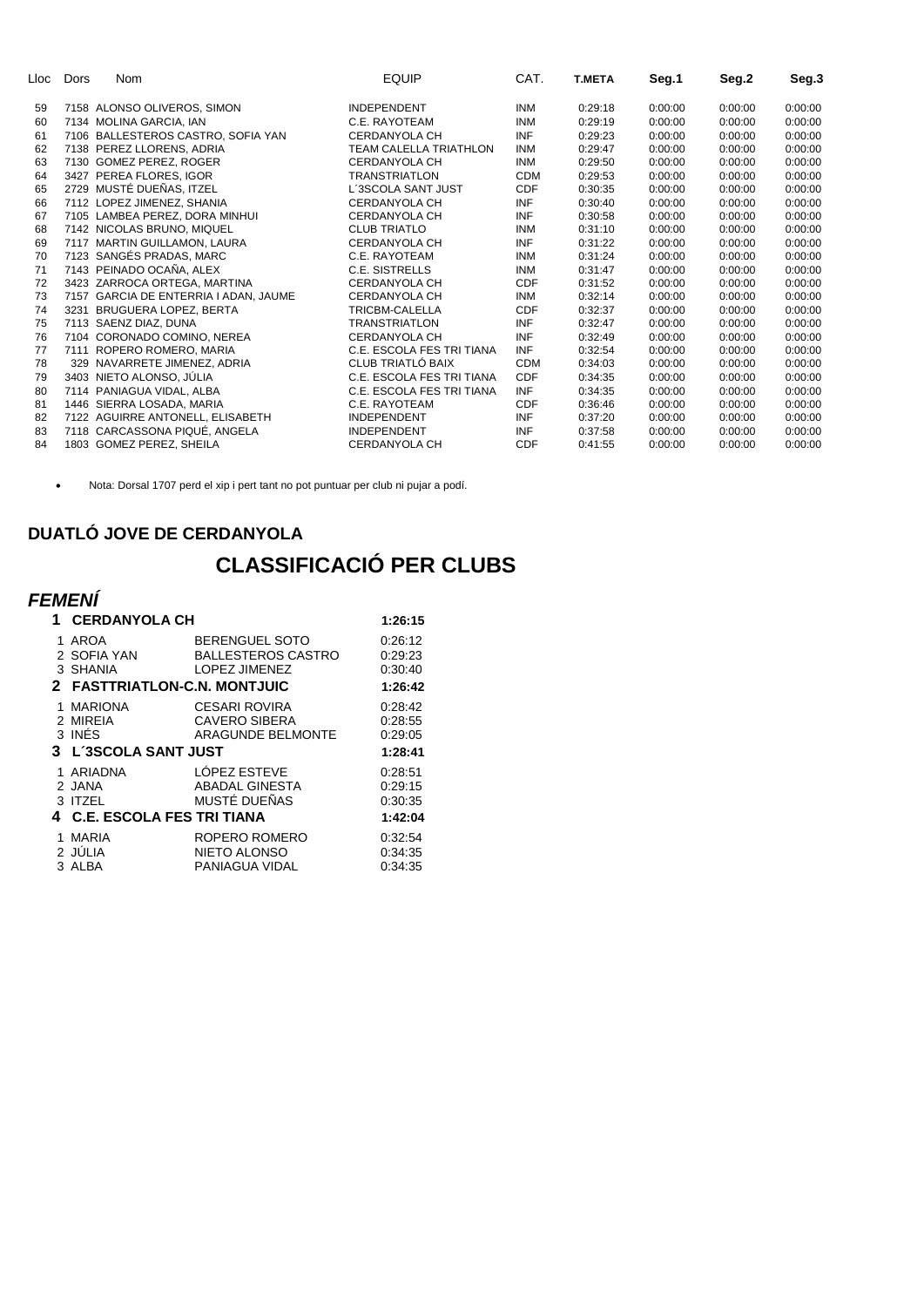## *MASCULÍ*

| 1      | <b>CERDANYOLA CH</b>                                        |                                                                  | 1:15:01                                  |
|--------|-------------------------------------------------------------|------------------------------------------------------------------|------------------------------------------|
|        | 1 IGNASI<br>2 KARIM<br>3 ARNAU<br>2 L'3SCOLA SANT JUST      | <b>LAMBEA PEREZ</b><br>BAAMI GONZÁLEZ<br><b>CASTRO CANTOS</b>    | 0:24:53<br>0:25:00<br>0:25:08<br>1:17:39 |
| 1<br>3 | MARC<br>2 ALONSO<br>3 MARTÍ<br><b>CLUB NATACIO BANYOLES</b> | PEREZ FLORES<br><b>GARCIA MARTIN</b><br>PASTOR GALTÉS            | 0:24:34<br>0:26:20<br>0:26:45<br>1:18:43 |
| 4      | 1 FERRAN<br>2 BIEL<br>3 LLUC<br><b>GAVA TRIATLO</b>         | <b>ALVAREZ FONT</b><br>PLANAS VILAGRAN<br><b>ISACH COBOS</b>     | 0:25:09<br>0:26:27<br>0:27:07<br>1:19:04 |
|        | 1 MAX<br>2 JAN<br>3 VICTOR<br>5 C.E. ESCOLA FES TRI TIANA   | <b>VELASCO RAJO</b><br><b>GALLARDO LARA</b><br>FERRANDO SALARICH | 0:24:56<br>0:26:29<br>0:27:39<br>1:20:57 |
| 6.     | 1 FERRAN<br>2 ORIOL<br>3 ADRIA<br><b>TRANSTRIATLON</b>      | <b>PICON GARCIA</b><br>GUZMÁN JIMENEZ<br>PICON GARCIA            | 0:26:17<br>0:26:58<br>0:27:42<br>1:21:04 |
| 7      | 1 JOEL<br>2 LUCAS<br>3 IGOR<br><b>C.E. RAYOTEAM</b>         | <b>ALCARAZ PEREZ</b><br>SÁENZ DIAZ<br>PEREA FLORES               | 0:24:50<br>0:26:21<br>0:29:53<br>1:26:14 |
| 1      |                                                             |                                                                  |                                          |
|        | ALBERT<br>2 IAN<br>3 MARC<br>8 CLUB TRIATLO CASTELLBISBAL   | <b>MATEO GRAU</b><br><b>MOLINA GARCIA</b><br>SANGÉS PRADAS       | 0:25:31<br>0:29:19<br>0:31:24<br>1:26:23 |

Página: 1